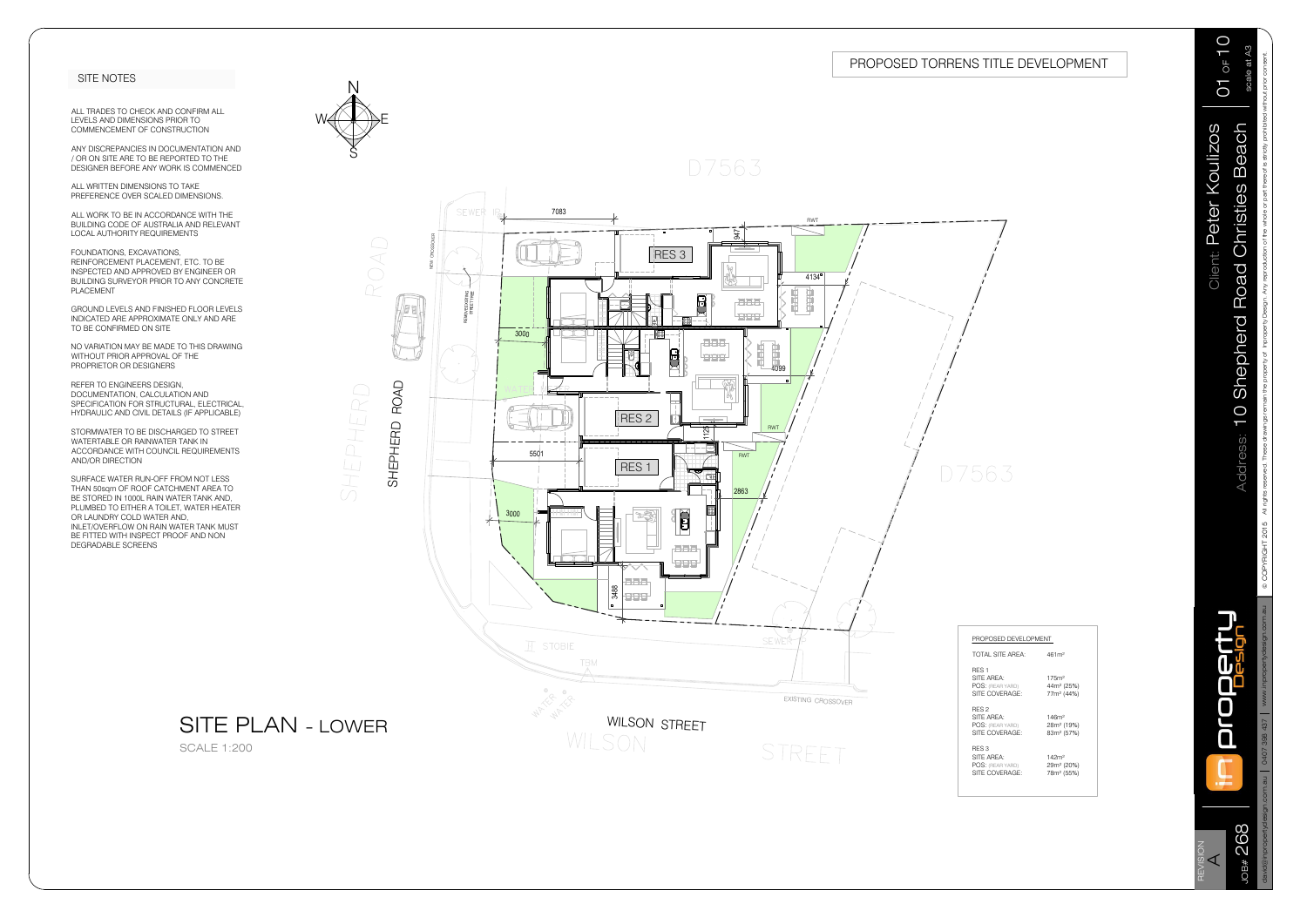SITE AREA: Pò NEO LAREA: 146m<sup>2</sup><br>POS: (REAR YARD) 28m<sup>2</sup> (19%)<br>SITE COVERAGE: 83m<sup>2</sup> (57%)<br>RES 3

SITE AREA: Pò POS: (REAR YARD) Pò SITE COVERAGE: Pò RES 2

RES 3<br>SITE AREA: 142m<sup>2</sup> POS: (REAR YARD) Pò SITE COVERAGE: Pò

&23<5,\*+7 All rights reserved. These drawings remain the property of Inproperty Design. Any reproduction of the whole or part thereof is strictly prohibited without prior consent.







# **PROPOSED DEVELOPMENT**

PROPOSED DEVELOPMENT<br>TOTAL SITE AREA: 461m<sup>2</sup> TOTAL SITE AREA:

| 1<br>scale at   | くくくく<br>)<br>)<br>)<br>Ì<br>しつく キクトウィー<br>$\frac{1}{2}$<br>C<br>ROBO<br>E Naphanan B<br>$\frac{1}{2}$<br>$\frac{1}{2}$<br>טש<br>ק<br>Ó<br>١<br>j<br>I<br>ĺ |
|-----------------|------------------------------------------------------------------------------------------------------------------------------------------------------------|
| $\mathbf \zeta$ | )<br>)<br>J                                                                                                                                                |
| l               | j                                                                                                                                                          |
| )<br>ن          | etel                                                                                                                                                       |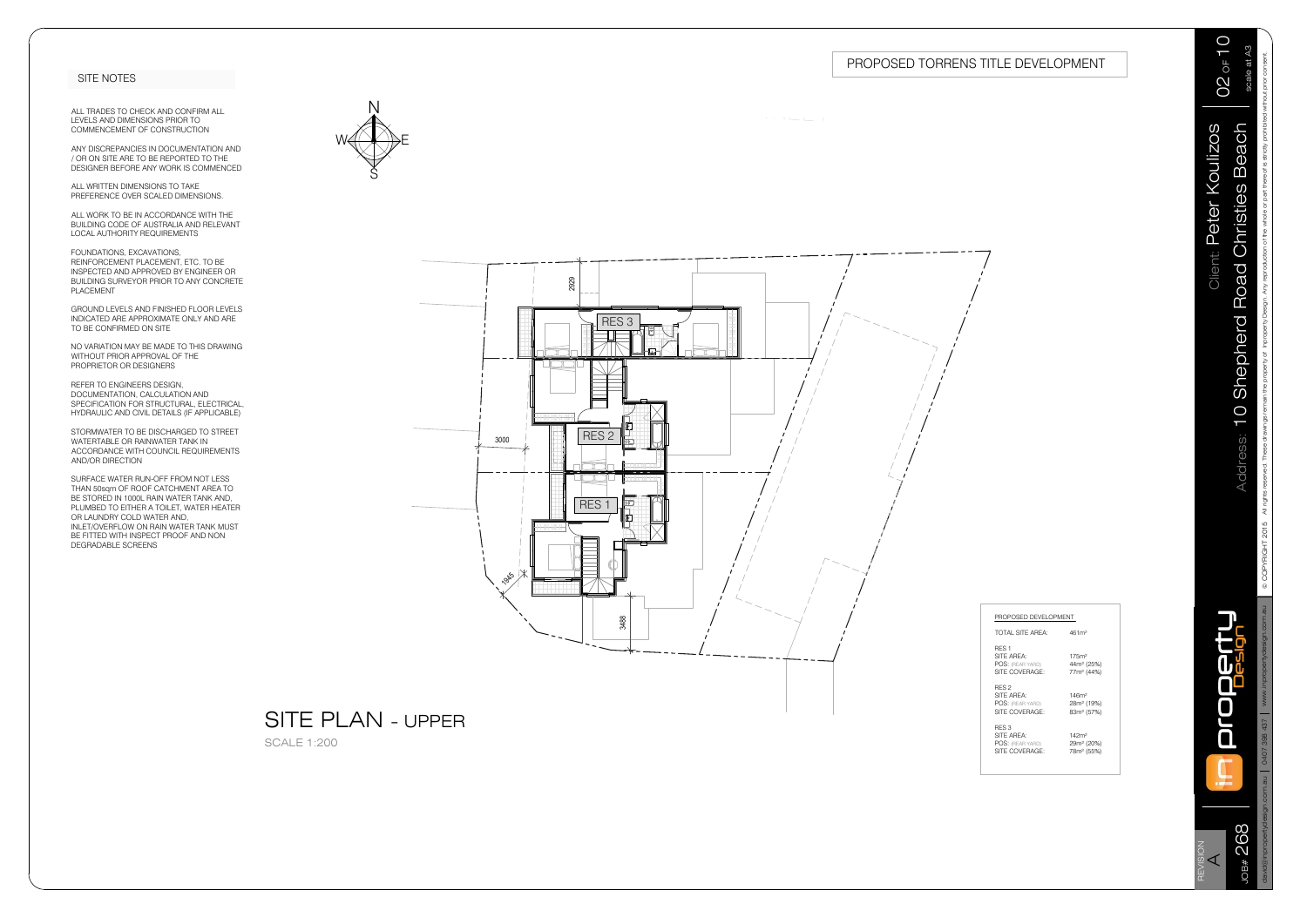

WILSON STREET

STREET

|               | © COPYRIGHT 2015 All rights reserved. These drawings remain the property of Inproperty Design. Any reproduction of the whole or part thereof is strictly prohibited without prior consent.<br>Client: Peter Koulizos<br>Address: 10 Shepherd Road Christies Beach |
|---------------|-------------------------------------------------------------------------------------------------------------------------------------------------------------------------------------------------------------------------------------------------------------------|
| I<br>D7563    |                                                                                                                                                                                                                                                                   |
| <b>SSOVER</b> | www.inpropertydesign.com.au<br>0407 398 437<br>david@inpropertydesign.com.au<br>JOB# 268<br>REVISION<br>$\prec$                                                                                                                                                   |







|                 | <b>LANSCAPING SCHEDULE</b>                                                                       |                                    |
|-----------------|--------------------------------------------------------------------------------------------------|------------------------------------|
|                 | * PLANTING SCHEDULE SUBJECT TO CHANGE                                                            |                                    |
|                 | SHRUBS / SUCCULENTS                                                                              |                                    |
|                 | CAREX TESTACEA<br>PURPLE FOXTAIL                                                                 |                                    |
|                 | NANDINA<br><b>VIBURNUM</b>                                                                       |                                    |
| SMALL TREES     |                                                                                                  |                                    |
|                 | <b>ORNAMENTAL PEAR</b>                                                                           |                                    |
|                 | <b>MULCH</b>                                                                                     |                                    |
|                 | TURF                                                                                             |                                    |
|                 | <b>CONCRETE PATHWAY</b><br>REFER TO SPECIFICATIONS FOR DETAIL                                    |                                    |
|                 | <b>TYPICAL PAVING</b><br>REFER TO SPECIFICATIONS FOR DETAIL                                      |                                    |
|                 | <b>TYPICAL FENCING</b><br>1800(h) COLOURBOND GOOD NEIGHBOUR<br>REFER TO SPECIFICATION FOR DETAIL |                                    |
|                 |                                                                                                  |                                    |
| LEGEND          |                                                                                                  |                                    |
| $TAP + FG$ :    | TAP ON A STAKE WITH<br>FLOOD GULLY UNDERNEATH                                                    |                                    |
| RWT:<br>$A/C$ : | RAINWATER TANK<br>(SEE ENGINEERS DWGs FOR SIZE & DETAIL)<br>AIR CONDITIONER                      |                                    |
| HWS:            | (SEE DETAIL FROM AC CONTRACTOR)<br>HOT WATER SYSTEM                                              |                                    |
| M.B:            | (SEE SPECIFICATION FOR DETAIL)<br><b>METER BOX</b>                                               |                                    |
| W.M<br>LB:      | WATERMETER<br><b>LETTERBOX</b>                                                                   |                                    |
|                 |                                                                                                  |                                    |
|                 |                                                                                                  | <b>LANDS</b><br><b>SCALE 1:200</b> |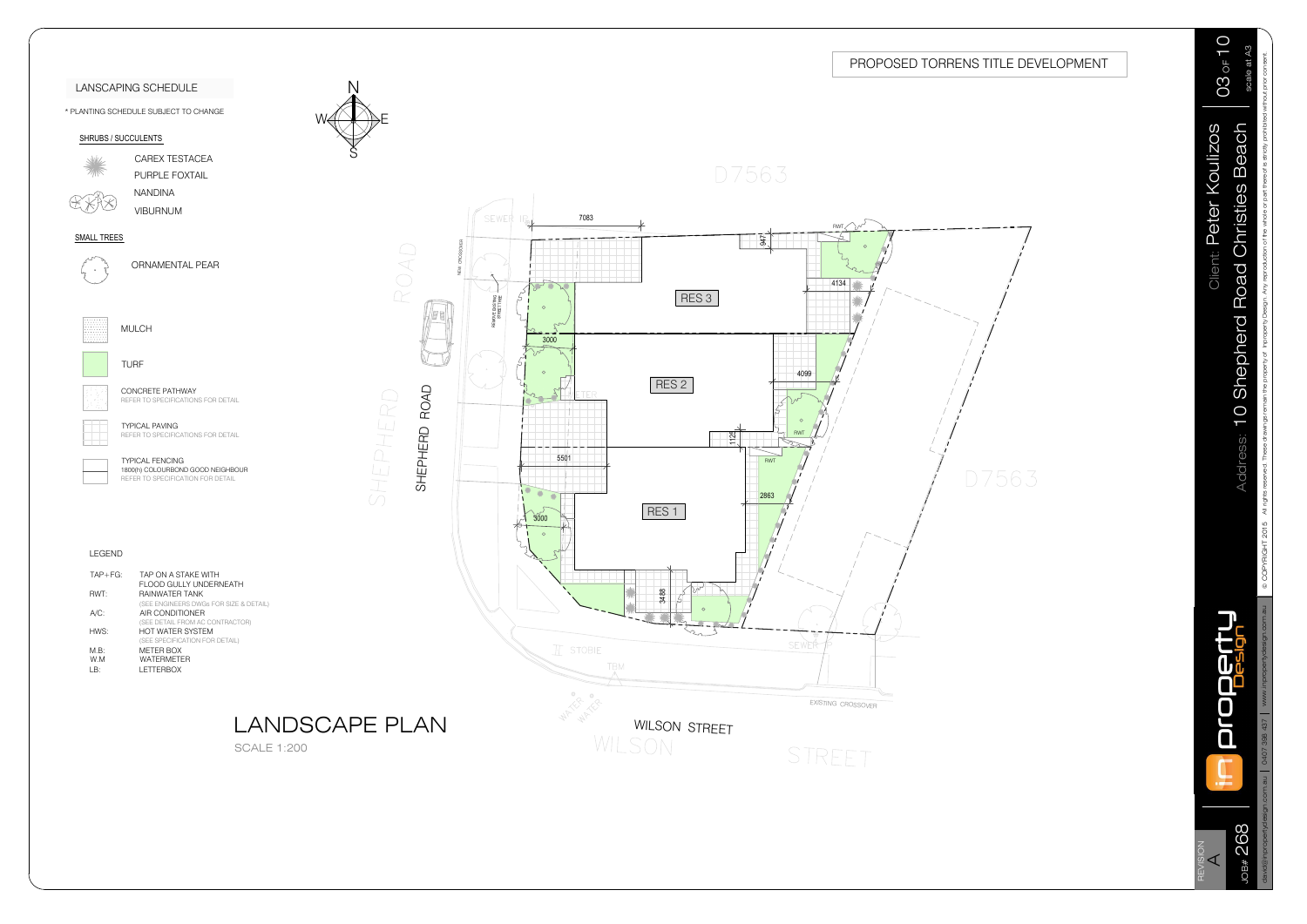





| ROPOSED RESIDENCE    |
|----------------------|
| 63.77m <sup>2</sup>  |
| 19 25m <sup>2</sup>  |
| 984m <sup>2</sup>    |
| 1.30 <sup>m2</sup>   |
| 50.71m <sup>2</sup>  |
| 5.65 <sup>m2</sup>   |
| 150.52m <sup>2</sup> |
|                      |

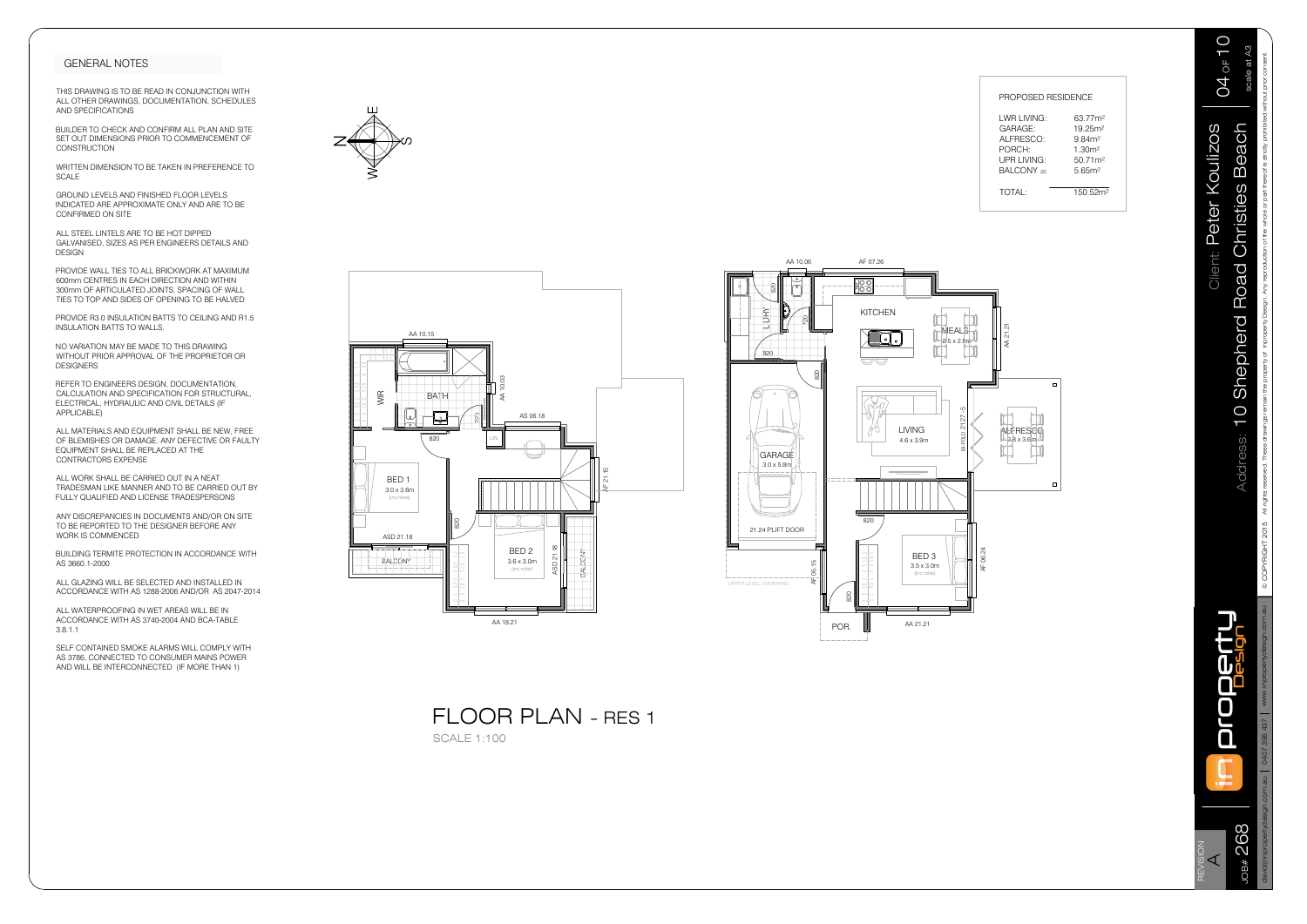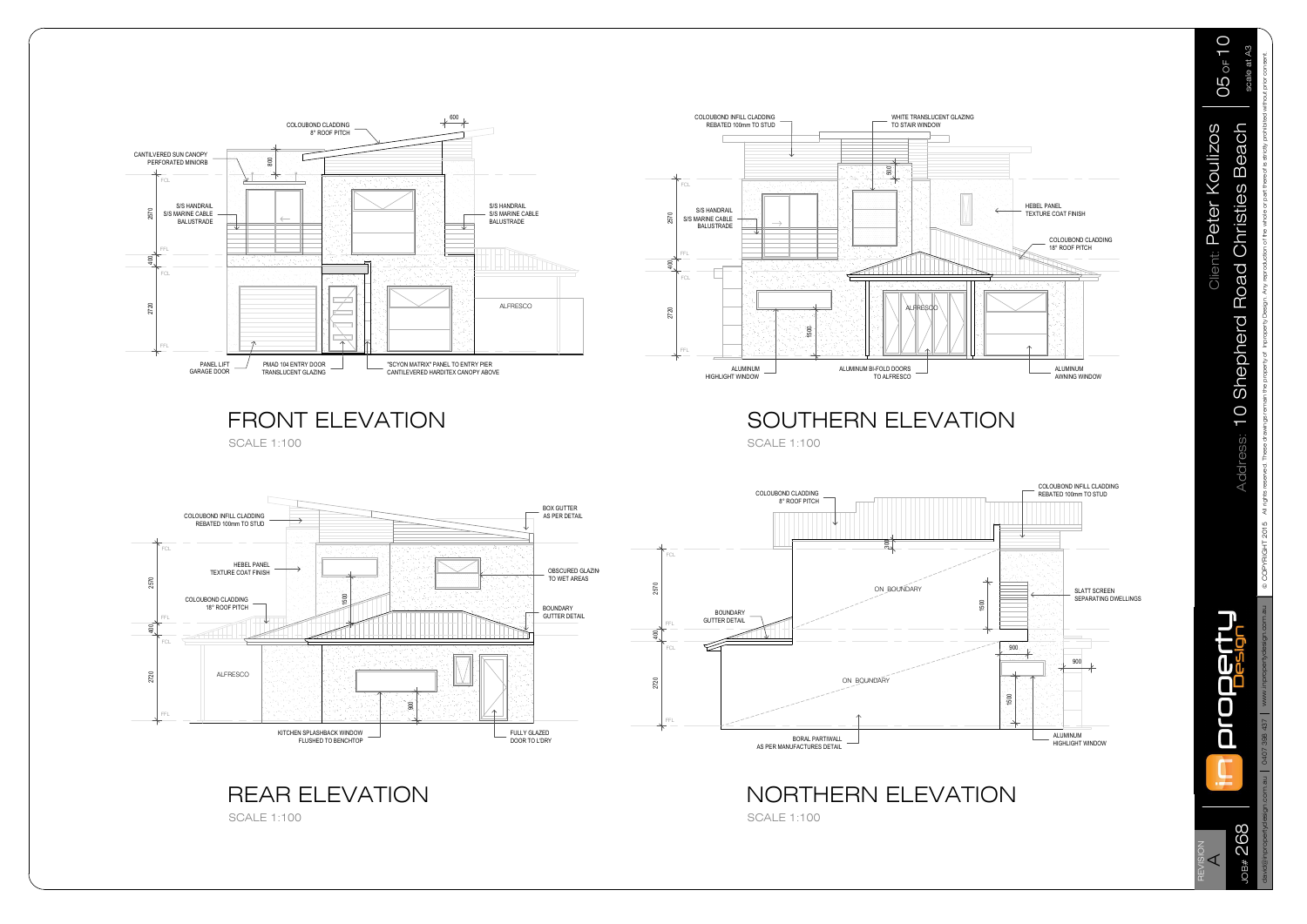





| PROPOSED RESIDENCE<br>Client: Peter Koulizos<br>Beach<br>LWR LIVING:<br>62.22m <sup>2</sup><br>21.25m <sup>2</sup><br>GARAGE:<br>ALFRESCO:<br>10.08m <sup>2</sup><br>PORCH:<br>1.30m <sup>2</sup><br><b>UPR LIVING:</b><br>50.48m <sup>2</sup><br>BALCONY:<br>Road Christies<br>2.72m <sup>2</sup><br>$\Box$<br>o.<br>148.05 <sup>m2</sup><br>TOTAL:<br>$\Xi$<br>ALFRESCO<br>$3.6 \times 2.8$ m<br>3. S. S.<br>AA 21.21<br>BI-FOLD 21.27 -5<br>10 Shepherd<br>i<br>Billi<br>前品<br>AS 06.30<br>LIVING / MEALS<br>$-6.0 \times 4.0m$<br>AA 10.15<br>000<br>$\frac{8}{20}$<br>rig<br>$_{\odot}$<br>Address:<br>$\mathbb{S}^2$<br>00<br>AA 10.<br>KITCHEN<br>WIR<br><b>BATH</b><br>20<br>لها<br>$\overline{\phantom{0}}$<br>$\overline{\mathbf{\mathbb{C}}^y}$<br>820<br>720<br><b>GARAGE</b><br>$3.0 \times 6.3m$<br>$\mathop{\text{Lip}}\limits_{\text{max}}$<br>BED <sub>1</sub><br>$3.0 \times 3.6$ m<br>(inc robe)<br>820<br>$\frac{8}{20}$<br>l W W W W<br>21.24 P'LIFT DOOR<br>ASD 21.18<br>$\mathbf{B}$ and $\mathbf{B}$<br>BED <sub>3</sub><br><b>BALCONY</b><br>$3.0 \times 3.6$ m<br>$\bar{5}$<br>(inc robe)<br>ທ<br>$\circ$<br>UPPER LEVEL OVERHANG<br>₹<br>820<br>AA 21.21<br>3/AA 18.06<br>POR.<br>U |                                                                  | $06$ or $10$<br>scale at A3 |
|----------------------------------------------------------------------------------------------------------------------------------------------------------------------------------------------------------------------------------------------------------------------------------------------------------------------------------------------------------------------------------------------------------------------------------------------------------------------------------------------------------------------------------------------------------------------------------------------------------------------------------------------------------------------------------------------------------------------------------------------------------------------------------------------------------------------------------------------------------------------------------------------------------------------------------------------------------------------------------------------------------------------------------------------------------------------------------------------------------------------------------------------------------------------------------------------------------------|------------------------------------------------------------------|-----------------------------|
|                                                                                                                                                                                                                                                                                                                                                                                                                                                                                                                                                                                                                                                                                                                                                                                                                                                                                                                                                                                                                                                                                                                                                                                                                |                                                                  |                             |
|                                                                                                                                                                                                                                                                                                                                                                                                                                                                                                                                                                                                                                                                                                                                                                                                                                                                                                                                                                                                                                                                                                                                                                                                                | AF 06.21<br>BED <sub>2</sub><br>$4.0 \times 3.6$ m<br>(inc robe) |                             |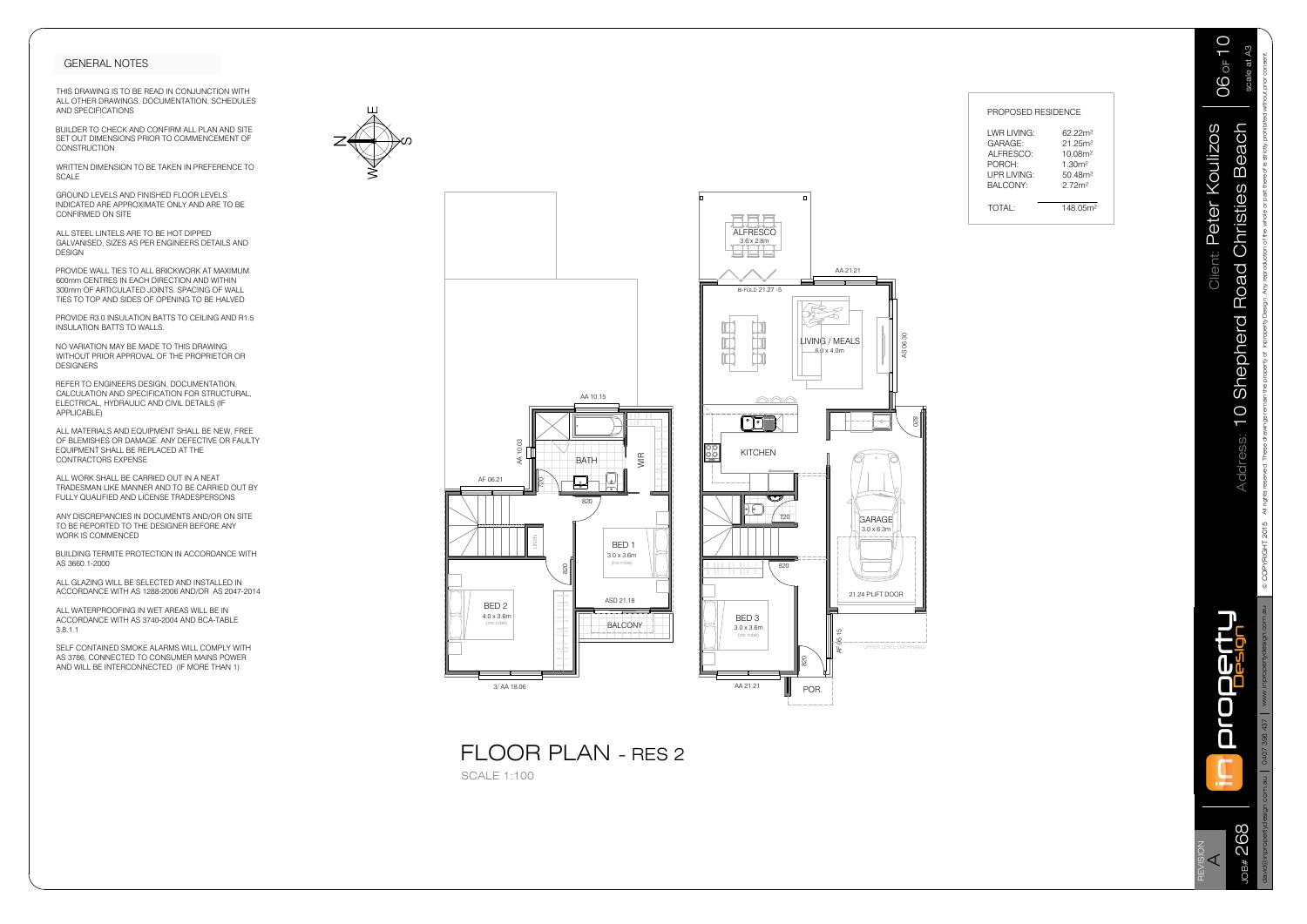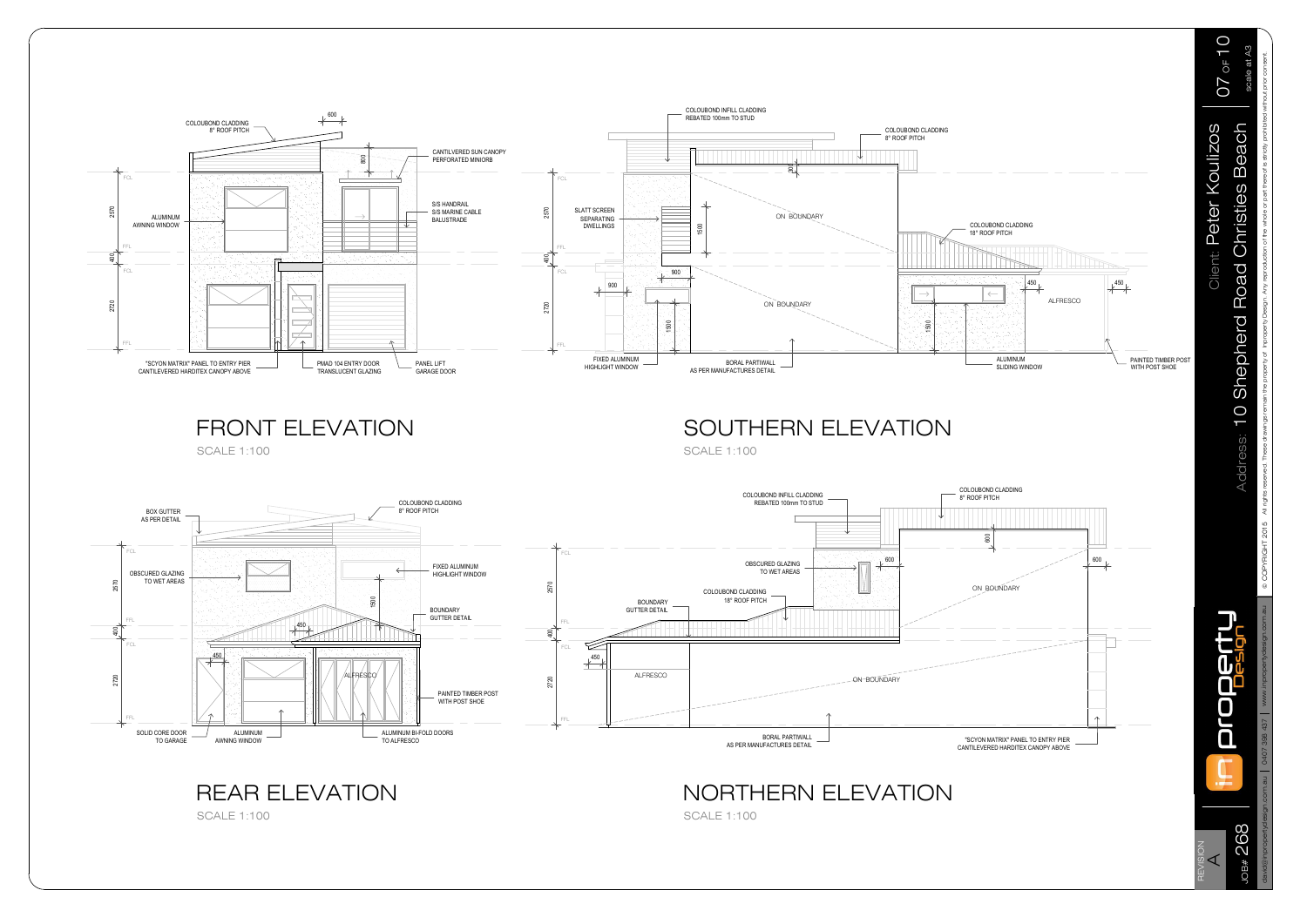

| PROPOSED RESIDENCE |
|--------------------|

| LWR LIVING:          | 59 78m <sup>2</sup> |
|----------------------|---------------------|
| CARPORT <sup>.</sup> | 18.33m <sup>2</sup> |
| ALFRESCO:            | 10.08m <sup>2</sup> |
| UPR LIVING           | 44 55m <sup>2</sup> |
| <b>BALCONY:</b>      | 2.98 <sup>m²</sup>  |
|                      |                     |
|                      |                     |

Address: 10 Shepherd Road Christies Beach  $\parallel$  scale at A3 &23<5,\*+7 All rights reserved. These drawings remain the property of Inproperty Design. Any reproduction of the whole or part thereof is strictly prohibited without prior consent.  $08$  of  $10$ eALCON<br>FLOOR PLAN - RES 3<br>SCALE 1:100<br>Experimental data of the Contract of the Contract of the Contract of the Contract of the Contract of the Contract of the Contract of the Contract of the Contract of the Contract of the scale at A3 REVISION A Client: Peter Koulizos

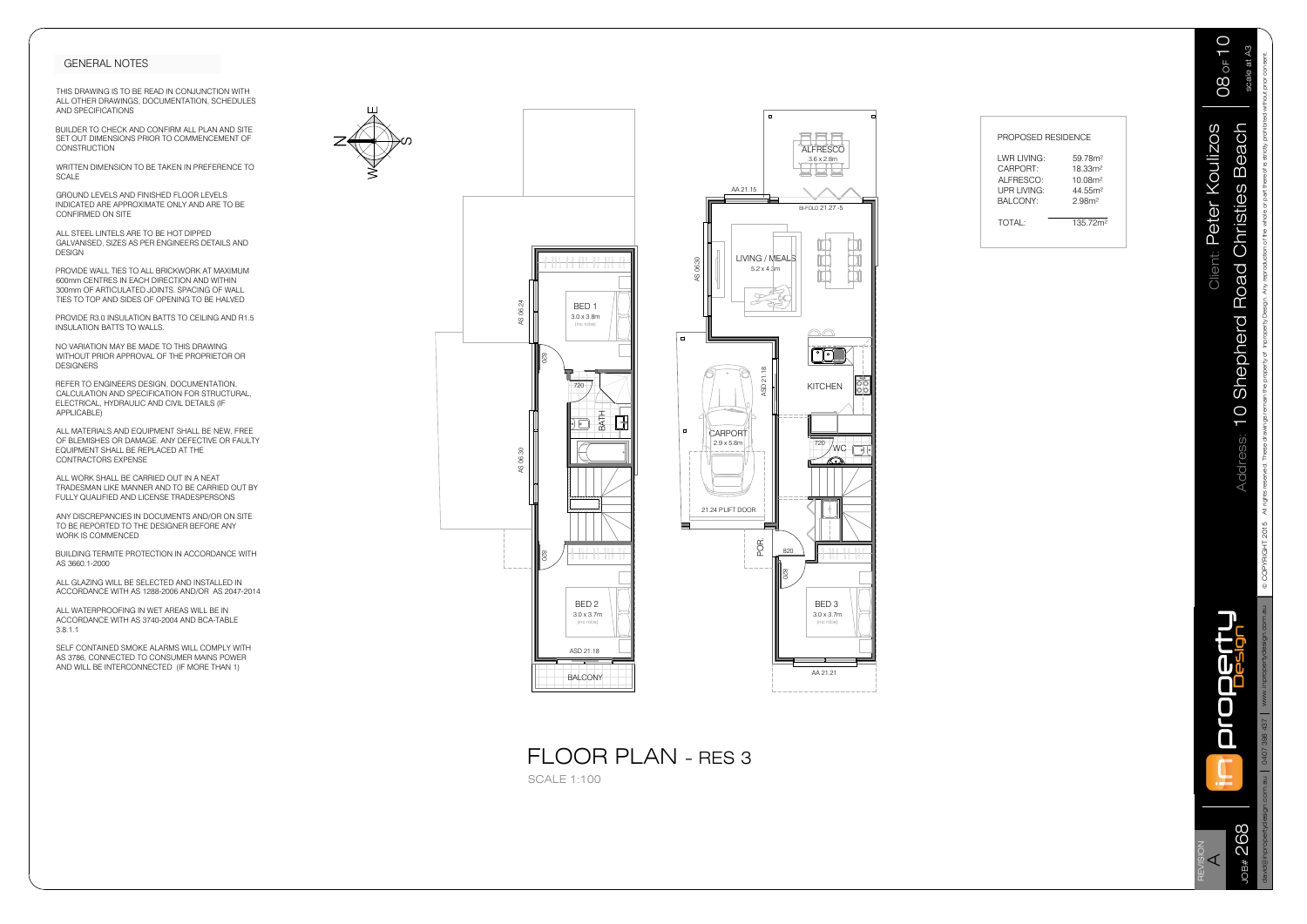